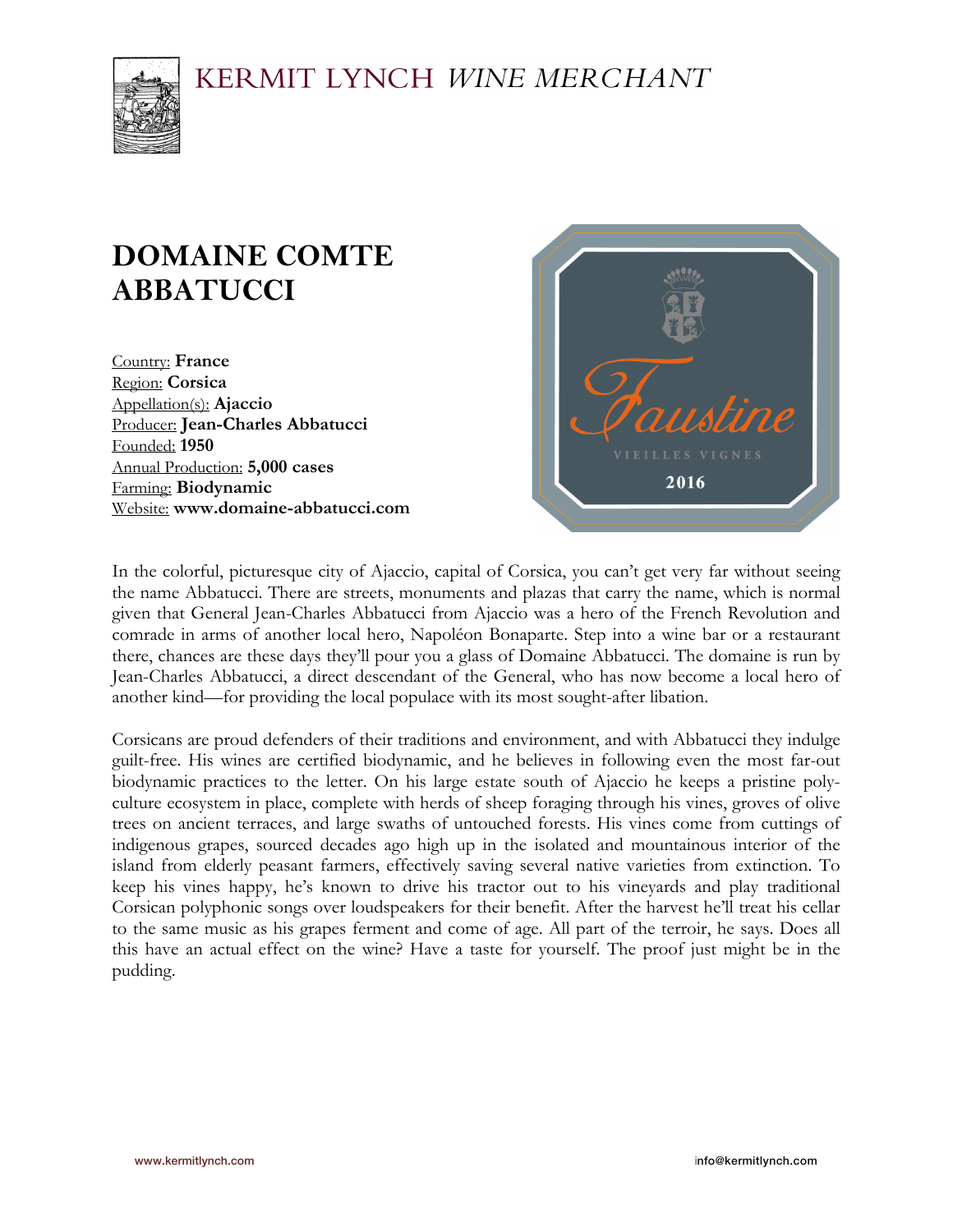

# **DOMAINE COMTE ABBATUCCI (continued)**

| Wine                                                                                                                     | Blend <sup>1</sup>                                                                                                                                       | <b>Vine Age</b>           | <b>Soil Type</b> | <b>Vineyard</b><br>Area* |
|--------------------------------------------------------------------------------------------------------------------------|----------------------------------------------------------------------------------------------------------------------------------------------------------|---------------------------|------------------|--------------------------|
| Vin de France Blanc "Cuvée Faustine"                                                                                     | Vermentinu                                                                                                                                               | 40 years                  | Granite          | 18 ha total              |
| Vin de France Rosé "Cuvée Faustine"                                                                                      | 90% Sciaccarellu<br>10% Barbarossa                                                                                                                       | 20 years                  | Granite          |                          |
| Vin de France Rouge "Cuvée Faustine"                                                                                     | 70% Sciaccarellu<br>30% Niellucciu                                                                                                                       | $10-20$ years             | Granite          |                          |
| Vin de France Rosé "Gris Impérial"                                                                                       | 90% Sciaccarellu<br>10% Barbarossa                                                                                                                       | 20 years avg              | Granite          | 2 ha                     |
| Vin de France Rouge "Monte Bianco"                                                                                       | Sciaccarellu                                                                                                                                             | 25 years avg              | Granite          | .6 ha                    |
| Vin de France Rosé "Valle di Nero"                                                                                       | Carcajolu-Neru                                                                                                                                           | 10 years                  | Granite          | .5 ha                    |
| Vin de France Rouge "Valle di Nero"                                                                                      | Carcajolu-Neru                                                                                                                                           | 6 years avg               | Granite          | 1.5 <sub>ha</sub>        |
| Vin de France "Rouge Frais Impérial"                                                                                     | Sciaccarellu                                                                                                                                             | 20 years avg              | Granite          | 2 ha                     |
| Vin de France Rouge "Valle di Mare"                                                                                      | Carcajolu-Neru                                                                                                                                           | 30 years avg              | Granite          | .32 ha                   |
| <b>Cuvée Collection Blanc</b><br>"Général de la Révolution :<br>Jean-Charles Abbatucci"<br><b>Cuvée Collection Blanc</b> | 25% Carcajolu Biancu<br>25% Paga Debiti<br>20% Riminese<br>15% Rossola Brandica<br>10% Biancone<br>5% Vermentinu<br>37% Vermentinu<br>20% Rossola Bianca | Planted from<br>1960-1962 | Granite          | 2 ha                     |
| "Diplomate d'Empire-Il Calvalière-<br>Don Jacques-Pascal Abbatucci"                                                      | 19% Biancu Gentile<br>14% Genovese<br>10% Brustiano                                                                                                      |                           |                  |                          |
| Vin de France Blanc "Alte Rosso"                                                                                         | Barbarossa<br>22% Sciaccarellu                                                                                                                           |                           |                  |                          |
| <b>Cuvée Collection Rouge</b><br>"Minstre Impérial:<br>Jacques-Pierre-Charles Abbatucci"                                 | 18% Niellucciu<br>15% Carcajolu-Neru<br>15% Montanaccia<br>12% Morescono<br>10% Morescola<br>8% Aleatico                                                 |                           |                  |                          |
| <b>Cuvée Collection Rouge</b><br>"CN"                                                                                    | Carcajolu-Neru                                                                                                                                           | 6 years avg               | Granite          | 1.5 ha                   |
| Vin de France Extra-Brut "Empire"                                                                                        | Barbarossa                                                                                                                                               | Planted from<br>1960-1962 | Granite          | 2 <sub>ha</sub>          |
| Vin de France Aleatico "Dolce Rosso"                                                                                     | Aleatico                                                                                                                                                 | 20 years                  | Sandy granite    | .2 ha                    |

<sup>1</sup> Corsican spellings of grape varietals

\* "ha"=hectares; one hectare equals roughly two and a half acres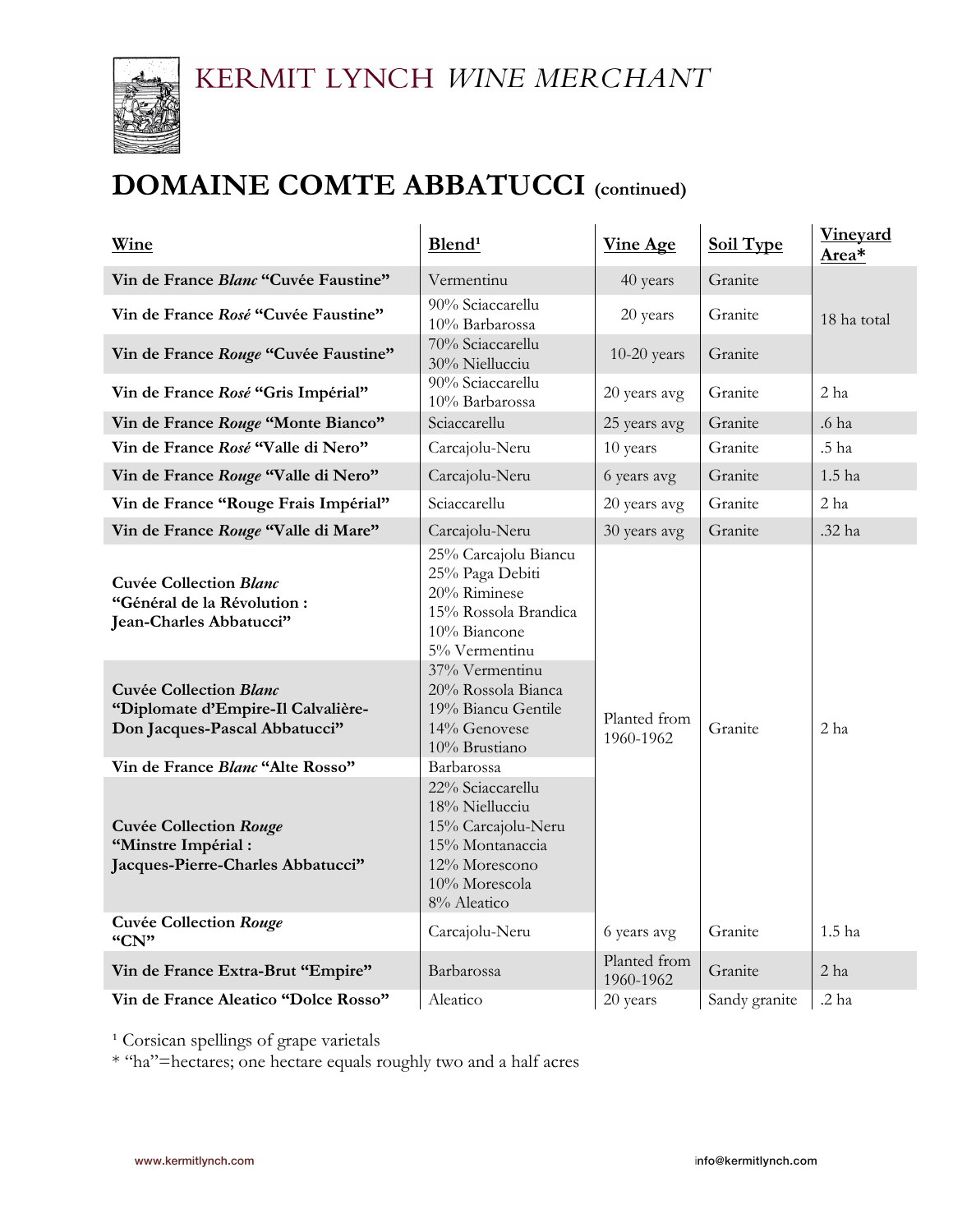

## DOMAINE COMTE ABBATUCCI (continued)

## **VITICULTURE/VINIFICATION**

- Vines are planted at a density of 3,500 vines per hectare
- Natural grass ground cover between each vineyard row
- Biodynamic practices have been followed since 2000
- All fruit is harvested by hand
- Abbatucci's Barbarossa grapes are red (not a white mutation). However, because he presses immediately after picking, the wine color comes out clear and white.

#### **Vin de France** *Blanc* **"Cuvée Faustine":**

- 100% old-vine Vermentinu selected from a parcel with very low yields (20 hl/ha)
- Hand harvested in the morning at prime maturity and immediately pressed
- Wine is vinified in stainless steel tank
- Fermentation takes place after a brief cold-soaking
- Slow fermentation at 18 degrees Celsius

#### **Vin de France Rosé "Cuvée Faustine":**

- Rosé made from direct press
- Does not undergo malolactic fermentation
- Wine is vinified in stainless steel tank
- Brief cold-soaking of grapes
- Slow fermentation at 18 degrees Celsius

#### **Vin de France** *Rouge* **"Cuvée Faustine":**

- Fermented entirely in stainless steel tank
- 2017 vintage has 10% Carcajolu-Neru due to low yields of Sciaccarellu

#### **Vin de France "Gris Impérial" Rosé:**

- Grapes are directly pressed
- Wine is fermented and aged in stainless steel
- No malolactic fermentation

#### **Vin de France** *Rouge* **"Monte Bianco":**

• Fermented in stainless steel and aged in *foudre*

#### **Vin de France** *Rosé* **"Valle di Nero":**

- Grapes are directly pressed
- Wine is fermented in stainless steel tank
- Aged in *demi-muid* for 6 months
- Wine undergoes partial (50%) malolactic fermentation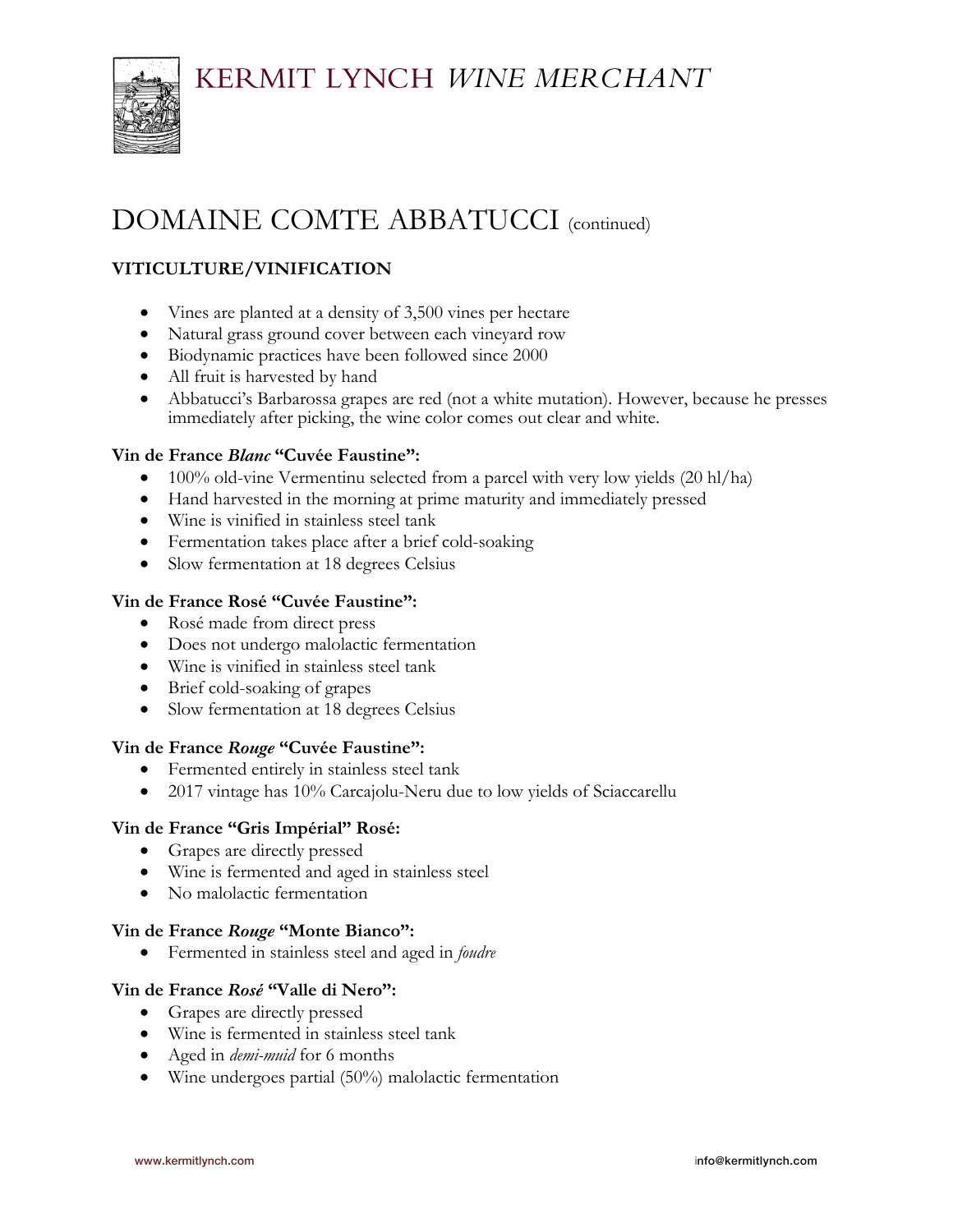

## DOMAINE COMTE ABBATUCCI (continued)

#### **Vin de France** *Blanc* **"Alte Rosso":**

- Although the exact origin of the Barbarossa grape are disputed, the cuttings comes from a lineage of Barbarossa which has been in Corsica for at least 800 years
- Vinified and aged in tank

#### **Vin de France** *Rouge* **"Valle di Nero":**

- Carcajolo Nera (Carcajolu-Neru) is a true, native Corsican grape once planted widely in southern Corsica and recently abandoned to the point of near extinction
- Grapes are not crushed and put directly into conical wood tanks
- Fermentation lasts 2 weeks, with alternating punchdowns and pumpovers
- Aged in 600-L *demi-muids* for 12 months, then stainless steel tank for a few months
- Aged in bottle 6 months

#### **Vin de France "Rouge Frais Impérial":**

- Grapes are fully de-stemmed
- Short maceration period with light punching down
- Short aging period in cement and stainless steel

#### **Vin de France Aleatico "Dolce Rosso":**

- Aged 9 months in *demi-muid*
- 80 g/L residual sugar
- Harvested in November
- Fermentation lasts 2 months in 300L barrels

#### **Vin de France Rouge "Valle di Mare":**

- Vines are treated 6 to 10 times per year with a 50/50 solution of sea and spring water. Sea salt has two effects on the vine; it helps keep the plant dry, while also causing the leaves to thicken, therefore increasing their natural defense against disease.
- Vines are not treated with copper or sulfur, only sea water mixture
- Grapes are fully de-stemmed
- Fermentation in stainless steel or conical wood tanks for 2 to 3 weeks, with alternating punchdowns and pumpovers
- Aged in 600-L *demi-muid* for 12 months (less than 20% new)
- Aged 3 to 6 month in bottle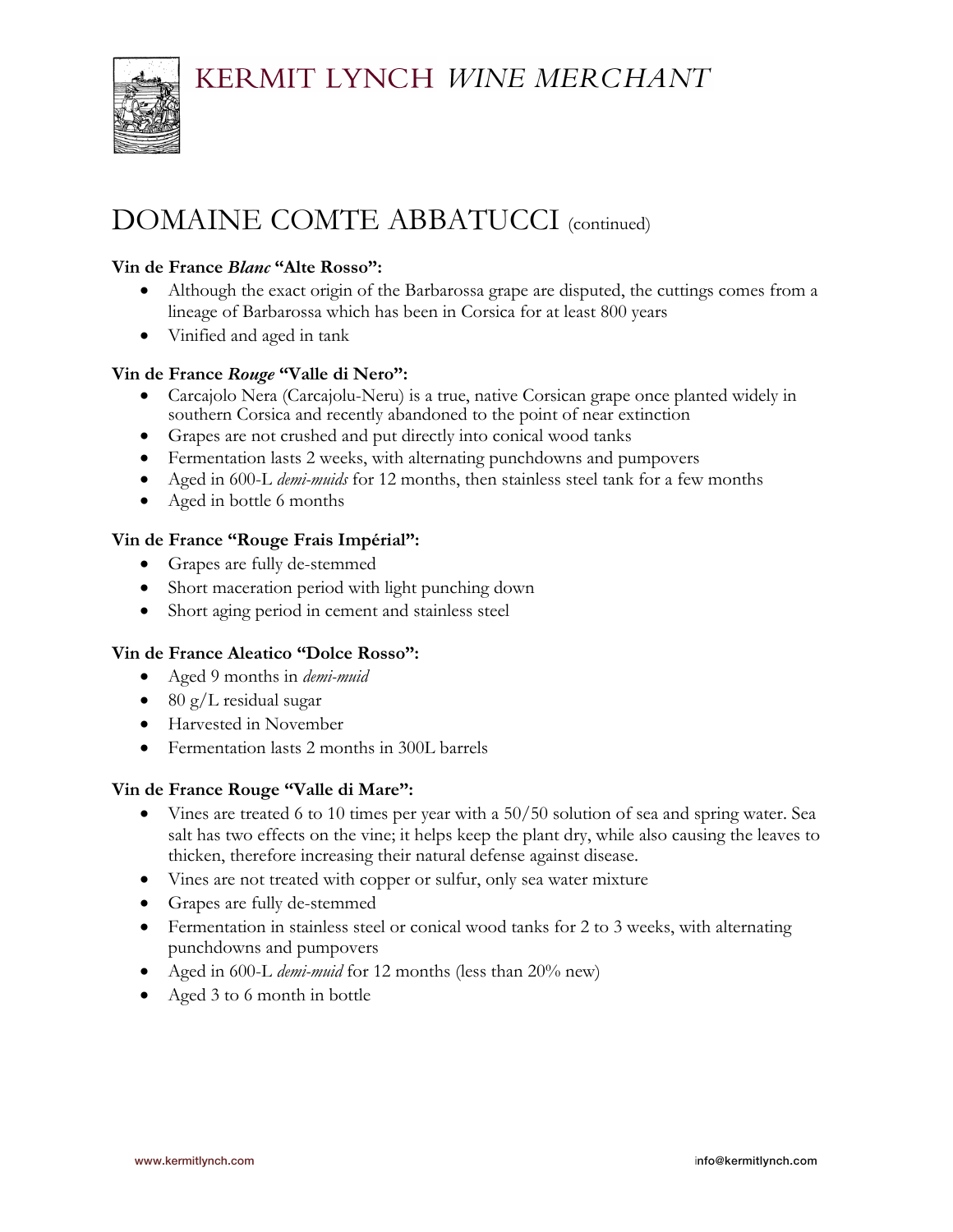KERMIT LYNCH WINE MERCHANT



## DOMAINE COMTE ABBATUCCI (continued)

### **DOMAINE COMTE ABBATUCCI COLLECTION**

*The Domaine Comte Abbatucci Collection wines all come from a single parcel planted by Antoine Abbatucci in the*  early 1960's. At the time, Antoine (Jean-Charles's father) was president of the Chamber of Agriculture in Corsica, *and noticed that the subsistence farming lifestyle of the mountain villages was rapidly disappearing as the villagers left the countryside for the coastal towns. Several villages farmed old vines of indigenous varietals that were left abandoned as the population left. To save these varietals from extinction, Abbatucci took cuttings of each threatened vineyard he came across and planted the cuttings on his estate near Ajaccio, in a single plot of granite soil. By 1962, eighteen different varieties had been planted. More recently, Jean-Charles has begun propagating the vines using* séléction massale *on his own estate, as well as supplying cuttings to other vignerons all over Corsica. He blends these native grapes from the original plot planted in the 1960's together into four different cuvées, each one named after an ancestor (except for the barbarossa which is named for the grape varietal). All four cuvées have exceptionally low yields to produce a mere 1,500 bottles.* 

### **Cuvée Collection** *Blanc* **"Général de la Révolution : Jean-Charles Abbatucci":**

- Named for a military hero of the French Revolution of 1789, who became a Brigadier General at age 25 and was killed that same year on the battlefield*.* His name is engraved as an "Officer of the Empire" on the Arc de Triomphe in Paris*.*
- Vinified in tank
- Aged in older 600-L *demi-muids*

#### **Cuvée Collection** *Blanc* **"Diplomate d'Empire-Il Calvalière-Don Jacques-Pascal Abbatucci":**

- Named for a childhood friend of Napoléon Bonaparte, who served under the Empire and spent several years as a diplomat in Naples. He was faithful to the end, and fought at Napoléon's side in the Battle of Waterloo.
- Vinified in tank
- Aged in older 600-L *demi-muids*

### **Cuvée Collection** *Rouge* **"Minstre Impérial : Jacques-Pierre-Charles Abbatucci":**

- Named for a leading military figure under Napoléon Bonaparte's Premier Empire, and then became a prominent consul under Napoléon III.
- Grapes are crushed by foot and macerate for 15 days
- Aged in older 600-L *demi-muids*

#### **Cuvée Collection** *Rouge* **"CN":**

- Carcajolo Nera (Carcajolu-Neru) is a true, native Corsican grape once planted widely in southern Corsica and recently abandoned to the point of near extinction
- Grapes are crushed by foot and macerate for 15 days
- Aged in 1/3 older 600-L *demi-muids* and 2/3 stainless tank for 8-10 months